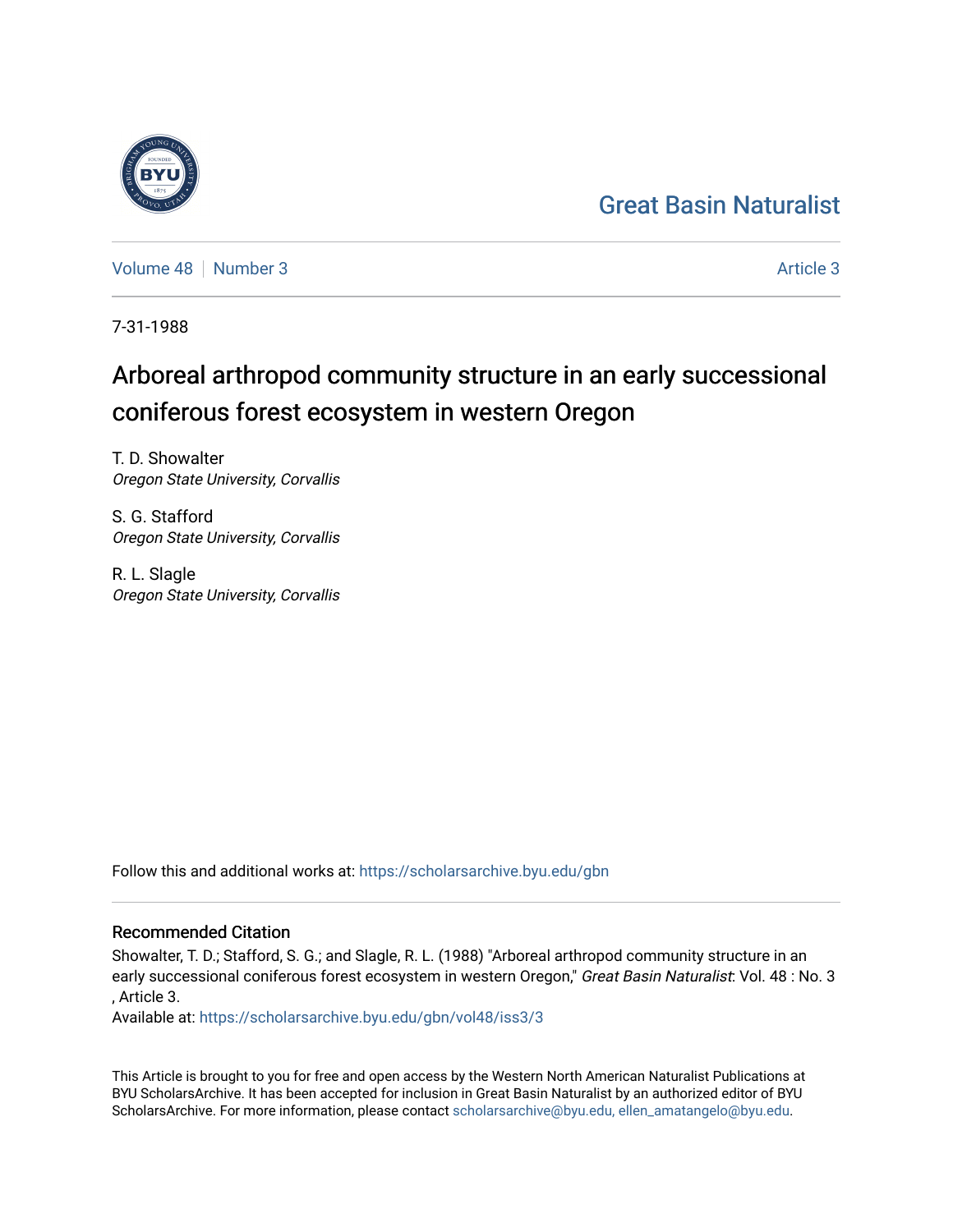#### ARBOREAL ARTHROPOD COMMUNITY STRUCTURE IN AN EARLY SUCCESSIONAL CONIFEROUS FOREST ECOSYSTEM IN WESTERN OREGON

T. D. Schowalter<sup>1</sup>, S. G. Stafford<sup>2</sup>, and R. L. Slagle<sup>2</sup>

Abstract. —This study was designed to characterize arboreal arthropod community structure in an early successional coniferous ecosystem. We sampled six-year-old snowbrush (Ceanothus velutinus Dougl. ex Hook) and Douglasfir (Pseudotsuga menziesii (Mirb.) Franco) at the H. J. Andrews Experimental Forest in western Oregon during 1982. The arthropod fauna was dominated in terms of densities by psyllids and aphids on snowbrush and by adelgids and cecidomyiids on Douglas-fir. Significant associations among taxa, e.g., positive correlation between aphids and ants, indicated trophic interactions or similar responses to host conditions. Significant seasonality was observed for individual taxa and for the community, reflecting the integration of individual life-history patterns. Significant spatial pattern (patchiness) in the arthropod community may reflect the influence of faunas on individual plants within neighborhoods and/or the influence of ant foraging patterns.

Patterns in terrestrial arthropod community structure remain poorly understood, largely because of their taxonomic complexity. Most community-level studies have re duced this complexity to indices of diversity or have examined only subsets (guilds) of the community (Price 1984). Unfortunately, such restriction likely masks patterns that could be useful in identifying community responses to changes in environmental conditions (e.g., Lawton 1984, Thompson 1985). Changes in community structure may promote or limit pest population growth (Dixon 1985, Schowalter 1986, Strong et al. 1984, Tilman 1978) and may control temporal and spatial patterns in ecosystem nutrient cycling and succession (e.g., Mattson and Addy 1975, Schowalter 1985, Seastedt and Crossley 1984). At the same time, community structure reflects the integration of population responses to environmental conditions (Lawton 1983, 1984, Schowalter 1985, Schowalter and Crossley 1987, Strong et al. 1984).

Our purpose in this study was to describe the pattern(s) of arboreal arthropod community structure in an early successional conifer ous ecosystem in western Oregon. We tested the hypothesis that the integration of patterns at the species level results in distinct temporal and spatial patterns, rather than unintelligible overlap, at the community level (Lawton 1984, Thompson 1985). Multivariate statistical techniques were used to examine the ef fect of seasonality and spatial position of host plants on arthropod community patterns as well as on individual arthropod taxa.

#### Materials and Methods

The study was conducted during 1982 on Watershed (WS) 6 at the H. J. Andrews Experimental Forest Long Term Ecological Research (LTER) Site in the western Cascades, 65 km east of Eugene, Oregon. The Andrews Forest is administered jointly by the Pacific Northwest Forest and Range Experiment Station, the Willamette National Forest, and Oregon State University.

The climate of Andrews Forest is maritime with wet, relatively mild winters and dry, cool summers. Mean annual temperature is 8.5 C, and mean annual precipitation is 2,300 mm, with more than 75% falling as rain between October and March. The Andrews Forest is dominated by old-growth  $(>200-yr-old)$ Douglas-fir {Pseudotsuga menziesii [Mirb.] Franco), western hemlock (Tsuga heterophylla [Raf.] Sarg.), and western redcedar {Thuja plicata Donn) (Crier and Logan 1977).

WS <sup>6</sup> is <sup>a</sup> south-facing, 13-ha watershed at 1,000-1,100 m elevation, with an average slope of 35%. The watershed was clearcut in 1974, broadcast burned and planted to Douglas-fir at  $3 \times 3$ -m spacing in 1975. The sixyr-old vegetation in 1982 was dominated by

<sup>&</sup>lt;sup>1</sup>Department of Entomology, Oregon State University, Corvallis, Oregon 97331.

<sup>&</sup>lt;sup>2</sup>Department of Forest Science, Oregon State University, Corvallis, Oregon 97331.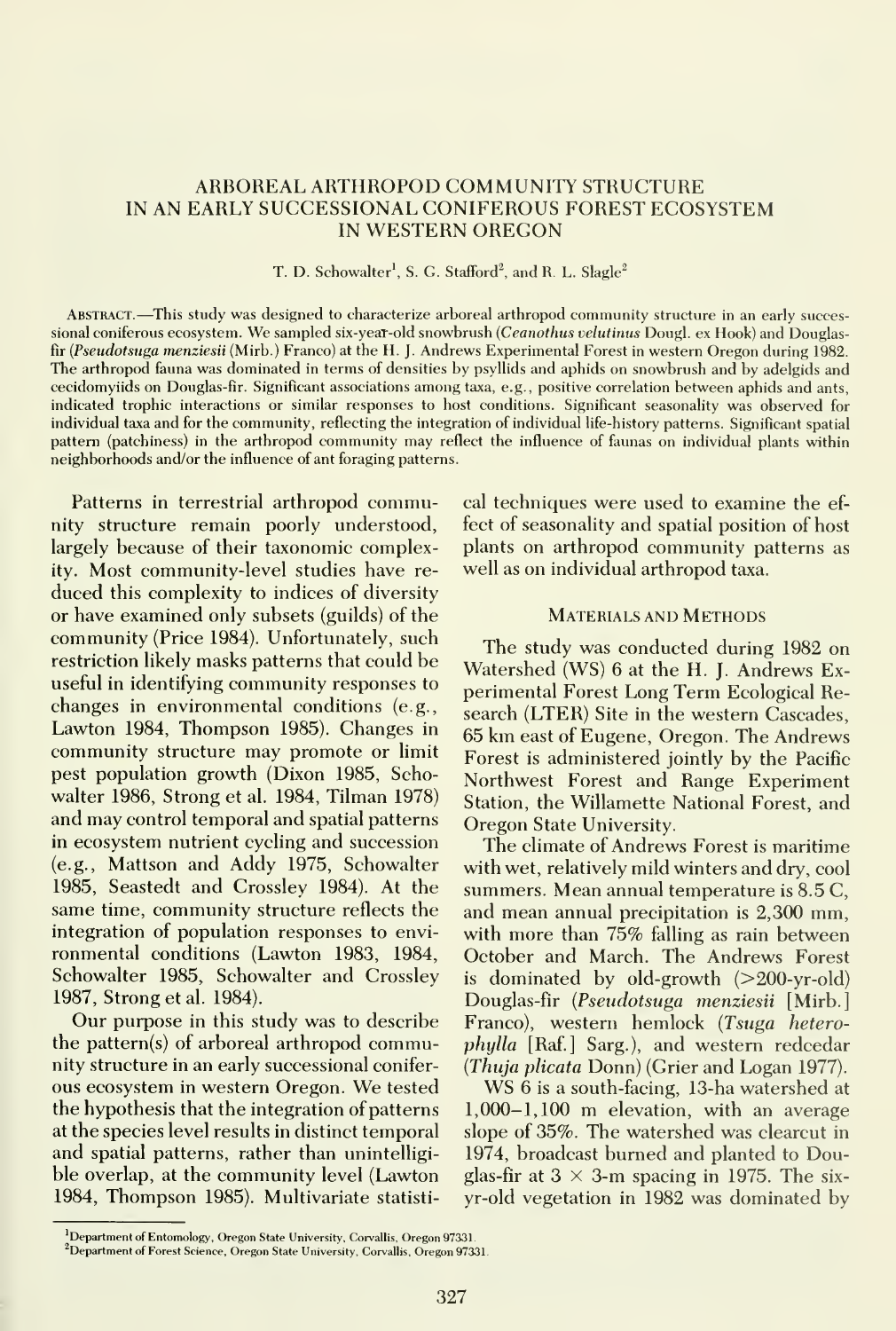evergreen snowbrush {Ceanothus velutinus Dougl. ex. Hook) and Douglas-fir with a canopy height of 1-2 m.

A belt transect  $50 \times 4$  m was established strategically across the middle of the water shed to represent vegetation diversity and spatial heterogeneity. Because other community studies have indicated that the various arthropod taxa are distributed largely independently (Schowalter et al. 1981, Strong et al. 1984), we considered our sampling of <sup>a</sup> plot designed to maximize intersection of habitat patches to sufficiently represent the arthro pod community in this relatively simple sys tem. This design maximized sampling effi ciency and safety on the steep, debris-strewn slope. Furthermore, unlike random sampling across the watershed, this design permitted evaluation of potentially important effects of plant position on insect demographics (Schowalter 1986, Thompson 1985, Tilman 1978).

The 40 snowbrush and 20 Douglas-fir within this transect were mapped to explore spatial patterns and were sampled eight times at 3-4 week intervals, between 19 May (Julian date 139) and 10 November (Julian date 314) 1982 to address temporal patterns. Sampling consisted of quickly enclosing a single, ran domly selected branch, bearing 2-5 g dry wt. foliage (or 1-3% of the foliage mass), from each plant in a large plastic bag, clipping the sample, and sealing the bag for return to the laboratory. Samples were chilled at <sup>5</sup> C until processed. This sampling procedure was designed to represent arthropod intensity  $(\frac{t}{g})$ foliage) through time on a spatially discrete set of host plants. Chemical or other changes in host quality brought about by periodic removal of small foliage samples (Schultz and Baldwin 1982) were assumed to have a negligible effect on successive samples. Sample bias may exist due to selection of healthy, foliage-bearing plant parts and to the underrepresentation or absence of active species that leap, fly, or drop when motion or contact in their vicinity occurred during sample col lection. (Note: Care was taken to minimize disturbance during sampling.)

Samples were sorted into foliage and ar thropod components. Foliage material was dried at 45 C to constant weight. Arthropods were tabulated by taxon.

Trends in arthropod intensities (#/g foliage) and community structure were analyzed statistically using the SAS statistical software package (SAS Institute, Inc. 1982). The square-root transformation was used to nor malize the intensity data in the analyses. Degrees of freedom were adjusted to account for autocorrelation arising from the sampling pro cedure (Milliken and Johnson 1984) in the analysis of variance for each of 18 taxa. Correlation analysis, principal component analysis, cluster analysis, stepwise discriminant analysis, and Spearman's rank correlation (Lawton 1984, Steel and Torrie 1960) were used to explore interactions and temporal and spatial patterns among the 18 taxa.

#### **RESULTS**

Mean intensities of arthropods on WS <sup>6</sup> during 1982 are summarized in Table 1. Principal component analysis using the covariance matrix verified the obvious importance of the sap-sucking Homoptera, especially woolly aphids (Adelges cooleyi [Gillette]) and psyllids {Arytaina rohusta Crawford, some Craspedolepta sp.). Overall, these two principal components explained 95% of the total variance.

Correlation analysis revealed significant (P < .05) interactions that we believe indicate trophic relationships or similar responses to host conditions. As expected (Dixon 1985, Fritz 1983, Schowalter et al. 1981, Strong et al. 1984), aphids and ants were positively cor related ( $r = 0.31$ , df = 480, P < .0001), reflecting ant (Camponotus modoc Wheeler) tending of Aphis ceanothi Clark on snowbrush and Cinara pseudotaxifoliae Palmer on Douglas-fir. Positive correlation between psyllids and leaf-mining gelechiid larvae  $(r = 0.31, df)$  $= 480, P < .0001$  suggested similar responses to host conditions. Surprisingly, significant negative correlations  $(P < .05)$  were found only between taxa restricted in occurrence to different hosts.

Statistically significant  $(P < .05)$  temporal trends were found for aphids, psyllids, aleyrodids, pollen-feeding thrips, defoliating tortri cid larvae, gelechiid larvae, and ants on snowbrush (ANOVA,  $F > 4$ ; df = 7, 44;  $P < .01$ ) (Fig. 1) and for adelgids on Douglas-fir  $(ANOVA, F = 12; df = 7, 21; P < .01; (Fig. 2).$ Aphids, aleyrodids, thrips, and tortricid lar vae were most abundant May-August. Psyllids and gelechiid larvae were most abundant September-November. Woolly aphids showed peaks in spring and fall on Douglas-fir.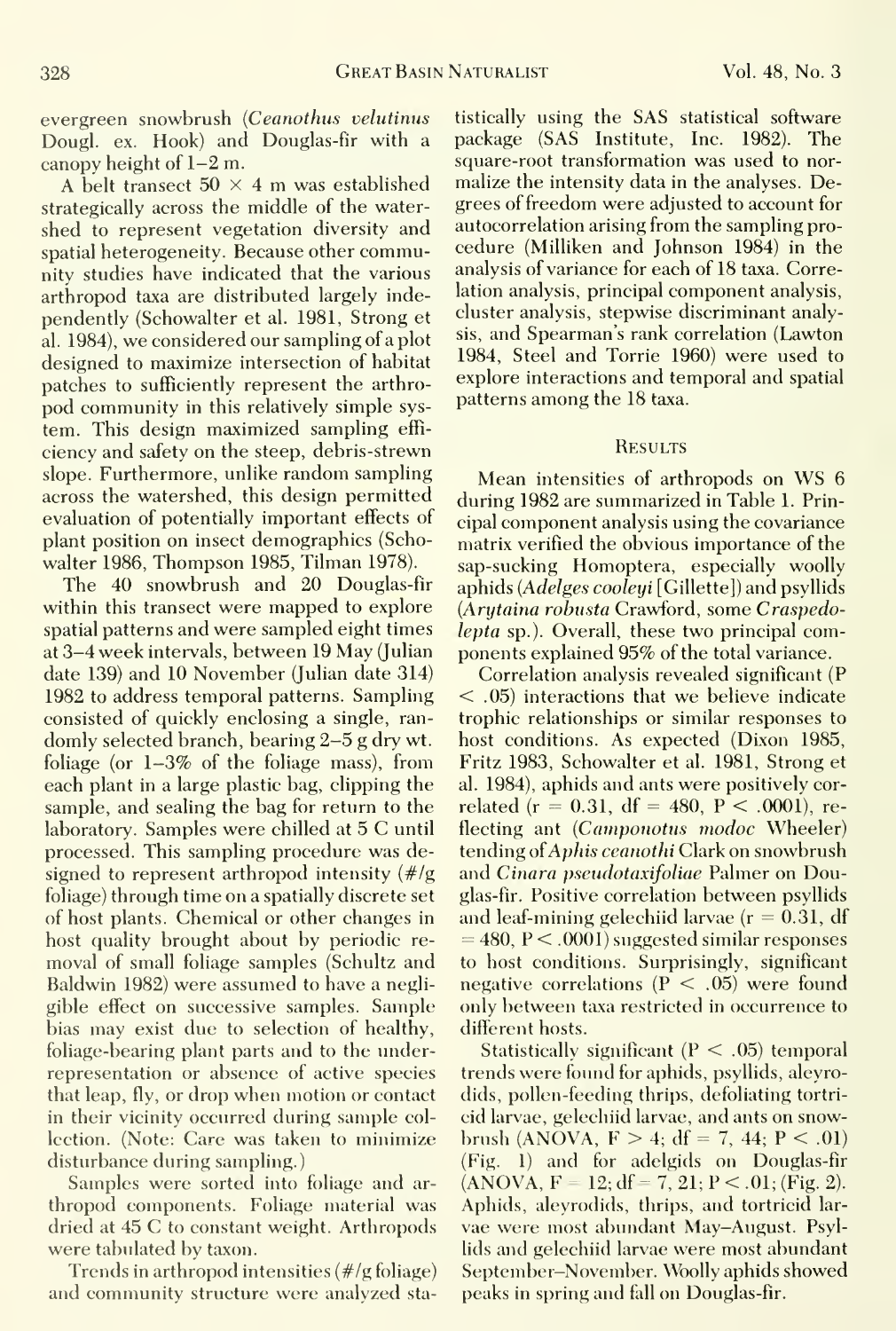Table 1. Mean (± SEM) arthropod intensities (number/kg foliage) and percent of total arboreal arthropods on six-yr-old snowbrush (Ceanothus velutinus,  $N = 40$ ) and Douglas-fir (Pseudotsuga menziesii,  $N = 20$ ) on WS 6 at the H. J. Andrews Experimental Forest, Oregon, during 1982.

| <b>Taxon</b>                                      | Snowbrush    |                     | Douglas-fir   |                     |
|---------------------------------------------------|--------------|---------------------|---------------|---------------------|
|                                                   | Number/kg    | Percent<br>of total | Number/kg     | Percent<br>of total |
| Sap-sucking phytophages                           |              |                     |               |                     |
| Wooly aphid (Adelges cooleyi)                     | $\mathbf{0}$ | $\boldsymbol{0}$    | 17,000 (1700) | 99                  |
| Aphids                                            |              |                     |               |                     |
| Aphis ceanothi                                    | 388 (220)    | 4.8                 | $\theta$      | $\mathbf{0}$        |
| Cinara pseudotaxifoliae                           | 0            | $\Omega$            | 34(19)        | 0.2                 |
| Cicadellids (3–4 spp.)                            | 48(7)        | 0.6                 | 16(8)         | 0.1                 |
| Aleyrodid (1 sp.)                                 | 40(6)        | 0.5                 | $\mathbf{0}$  | $\mathbf{0}$        |
| Psyllids (Arytaina robusta and                    | 7,300 (520)  | 91                  | 2(2)          | $\theta$            |
| Craspedolepta sp.)<br>Mirid ( <i>Psallus</i> sp.) | 5(2)         | $\mathbf{0}$        | $\theta$      | $\mathbf{0}$        |
| Thrips $(2$ spp.)                                 | 64(10)       | 0.8                 | 8(4)          | $\overline{0}$      |
| <b>Chewing phytophages</b>                        |              |                     |               |                     |
| Geometrid (1 sp.)                                 | 15(14)       | 0.2                 | $\bf{0}$      | $\bf{0}$            |
| Tortricid (1 sp.)                                 | 17(4)        | 0.2                 | $\mathbf{0}$  | $\bf{0}$            |
| Gelechiid (1 sp.)                                 | 37(7)        | 0.5                 | $\mathbf{0}$  | $\theta$            |
| Chrysomelid (Scelolyperus varipes)                | 6(2)         | 0.1                 | 8(8)          | $\Omega$            |
| <b>Gall-formers</b>                               |              |                     |               |                     |
| Cecidomyiid (Contarinia sp.)                      | 1(1)         | $\bf{0}$            | $\theta$      | $\theta$            |
| <b>Omnivores</b>                                  |              |                     |               |                     |
| Formicid (Camponotus modoc)                       | 9(3)         | 0.1                 | 13(10)        | 0.1                 |
| <b>Predators</b>                                  |              |                     |               |                     |
| Parasitic Hymenoptera (5-6 spp.)                  | 5(2)         | 0.1                 | 14(6)         | 0.1                 |
| Spiders $(2$ spp.)                                | 29(5)        | 0.4                 | 62(15)        | 0.4                 |
| Miscellaneous arthropods <sup>a</sup>             | 43(7)        | 0.5                 | 71(23)        | 0.4                 |

<sup>a</sup>Primarily nonfeeding adult midges

The temporal dynamics of the various taxa produced a distinct seasonality in community structure. Cluster analysis on faunal similarity among plants separated 93% of snowbrush samples collected May–August (season 1) from 97% of snowbrush samples collected September–November (season 2) but failed to separate samples by time for the Douglas-fir fauna.

Cluster analysis was used to explore spatial patterns in community organization. We derived four geometric clusters (patches) of plants from coordinate geometry of nearest neighbors within the plot. Spearman's rank correlation was used to compare these clusters to four faunal clusters derived from faunal similarity among these plants. Each plant species was analyzed for each of the two seasons. Significant ( $P < .05$ ) patch effects on arthropod community structure were found during both seasons for Douglas-fir (Spearman's r, for season 1 and  $2 = 0.48$  and 0.71,  $t = 2.3$  and 4.3,  $df = 18$ , respectively). The snowbrush fauna was relatively homogenous during season 1, with 36 plants supporting a common fauna; the remaining four plants, distributed in three vegetation patches, supported three distinct faunas. The four patches became faunally distinct during season 2 (Spearman's  $r_s =$ 0.91,  $t = 13$ ,  $df = 38$ ), suggesting that the four plants distinguished during season 1 constituted centers for subsequent development of arthropod communities at the patch level.

Stepwise discriminant analysis was used to identify taxa constituting the groups identified by cluster analysis. Mirid adults, thrips (P  $\langle 0.05 \rangle$ , cicadellids (P = .07), and ants (P = .13) contributed to the spatial pattern for snowbrush during season 1, and psyllids and cicadellids ( $P < .05$ ) for snowbrush during season 2. Woolly aphids ( $P = .06$ ), chrysomelid adults ( $P = .08$ ), and cicadellids ( $P = .13$ ) contributed to the spatial pattern for Douglasfir during season 1, and aphids  $(P = .15)$  for Douglas-fir during season 2.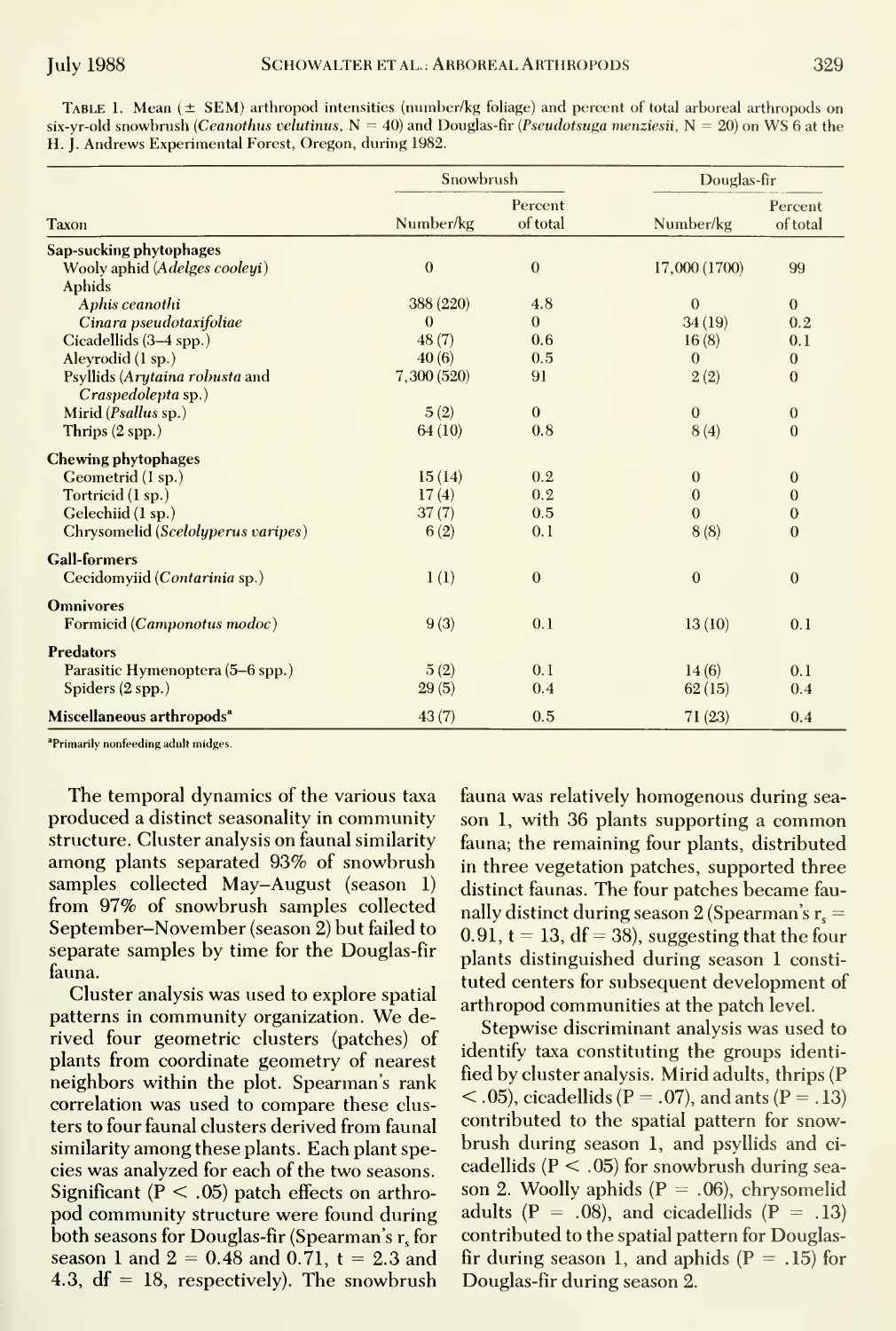

Fig. 1. Mean ( $\pm$  1 SEM) intensities of arthropods showing significant (P < .05) temporal trends on young snowbrush {Ceanothus velutinus) from May <sup>19</sup> (Julian date 139) to November <sup>10</sup> (Julian date 314) 1982.

#### **DISCUSSION**

Four species of Homoptera (one woolly aphid, one aphid, and two psyllids), all small phloem-sucking insects, characterized the arthropod community in this early successional ecosystem. Other species occurred at low population levels but showed some evidence of interaction with the dominating Homoptera.

This arthropod community structure is functionally similar to the aphid-dominated community of an early successional hardwood forest at Coweeta (Schowalter and Crossley 1987), but distinct from the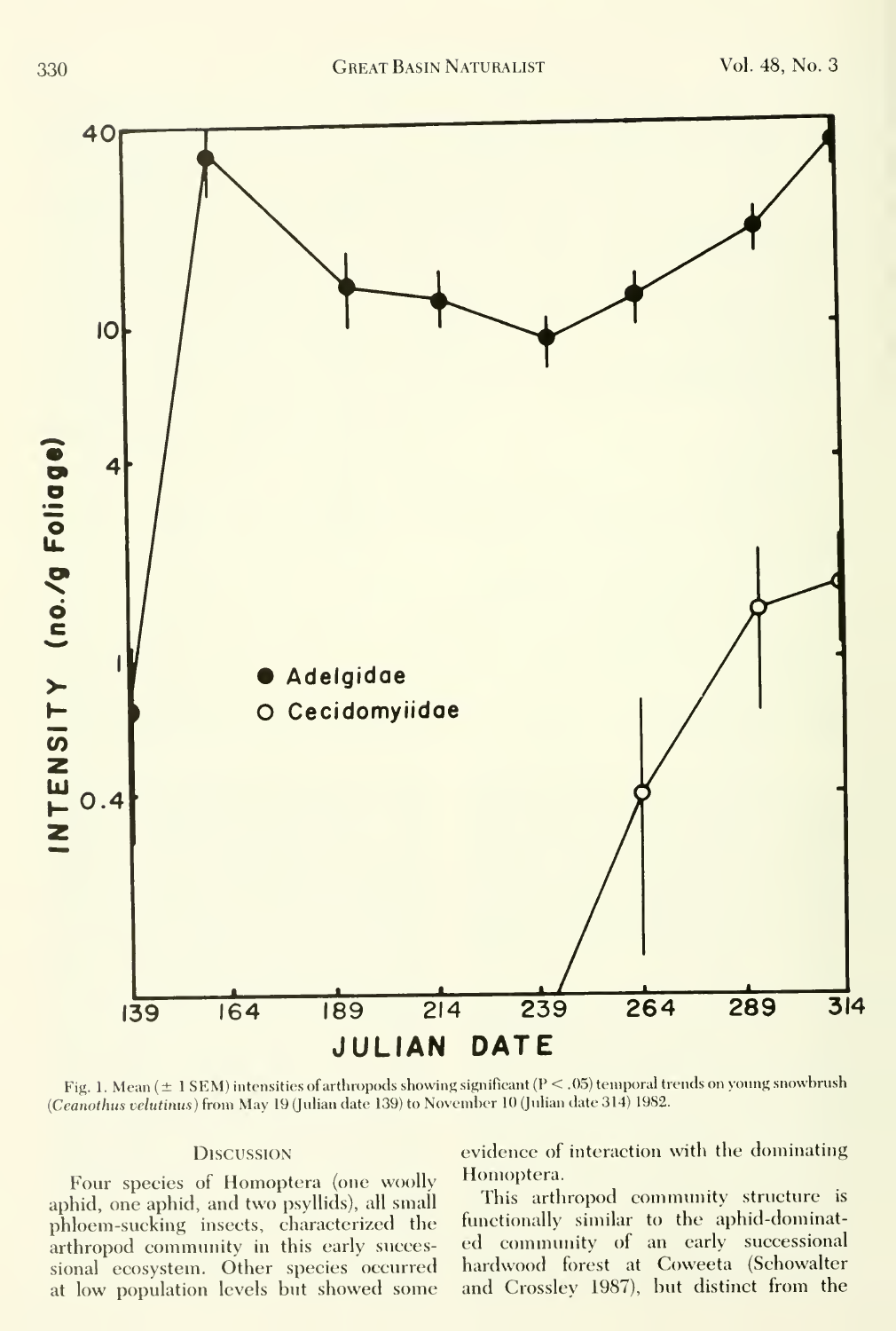

Fig. 2. Mean ( $\pm$  1 SEM) intensities of woolly aphids (Adelges cooleyi) on young Douglas-fir (Pseudotsuga menziesii) from May 19 (Julian date 139) to November 10 (Julian date 314) 1982.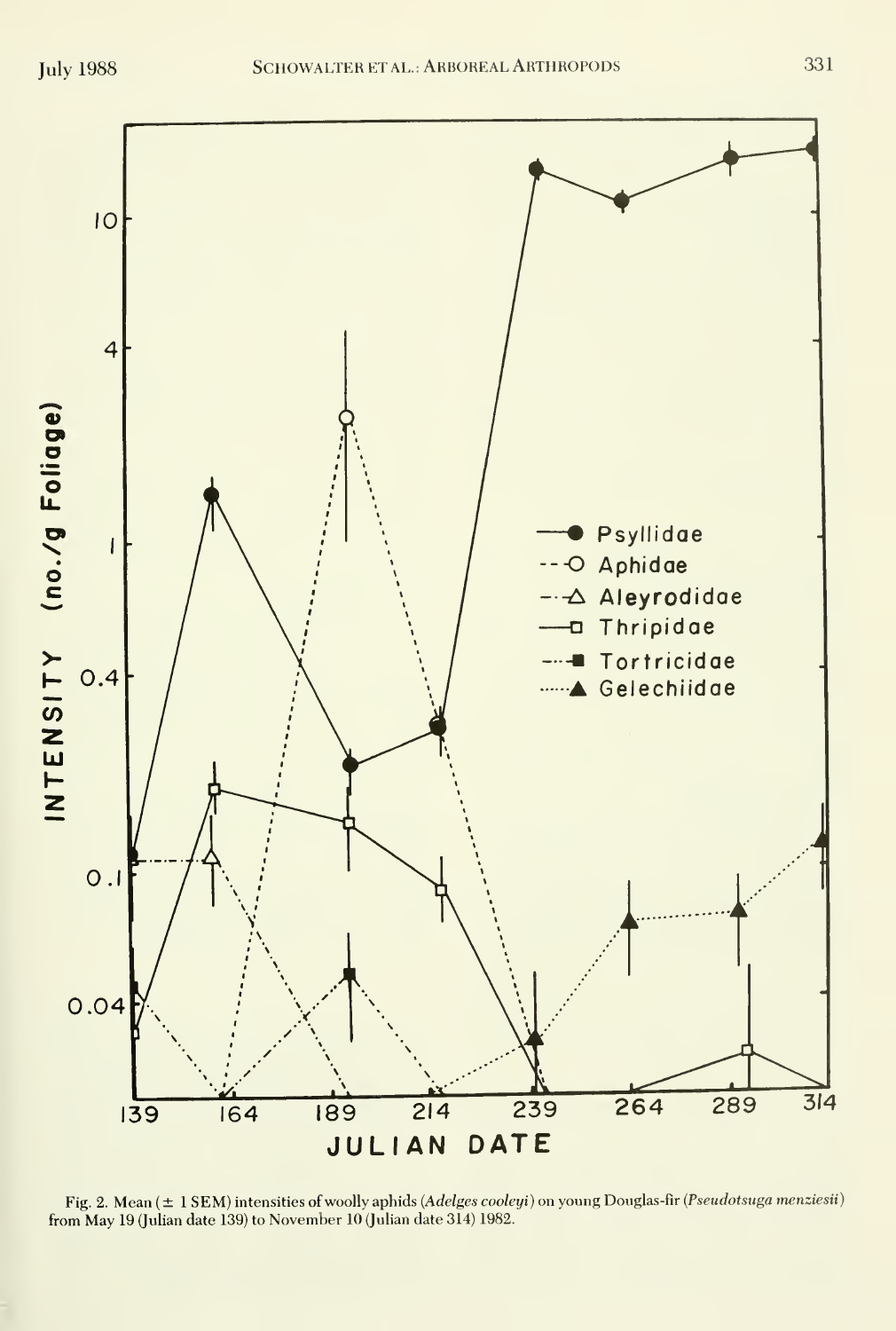defoliator-dominated communities characterizing mature forests at both sites (Schowalter and Crossley 1987, Schowalter, unpublished data). In particular, the faunal association on snowbrush, a symbiotic N-fixer, is functionally identical to that on the ecologically equivalent black locust, Robinia pseudoacacia L., a symbiotic N-fixer at Coweeta that was dominated by aphids. Aphis craccivora Koch, and ants, Formica sp. (Schowalter and Crossley 1987). Thus, although these forest communities were taxonomically distinct, they were functionally similar in the dominance of phloem-sucking Homoptera at similar stages of forest development. These data support the hypothesis that arthropod communities are not randomly organized but rather reflect functional interactions (Lawton 1984, Schowalter 1986).

The faunal structure on Douglas-fir also was similar to the faunal structure on 20-year-old Douglas-fir studied by Mispagel and Rose (1978). Adelges cooleyi constituted a much higher proportion of arthropods on Douglasfir in our study (96% vs. 58%). This may reflect a successional trend or may be due to our inclusion of immatures. Species richness on Douglas-fir was much lower in our study (11 vs. 75 taxa of equivalent rank) as expected if species richness increases with increasing habitat complexity (Schowalter et al. 1986, Strong et al. 1984).

Temporal trends in community structure observed in this study reflected the life his tory patterns of the constituent species. For example, the appearance of adult psyllids on nonhost Douglas-fir in August was the result of dispersal of winged adults; subsequent re production on snowbrush was evident in the rapid increase in intensity (of nymphs) during late summer and fall. The seasonal structure of the community suggests a greater suitability of environmental conditions in spring and fall, relative to summer.

Spatial heterogeneity on a scale of meters in arboreal arthropod community structure has not been reported previously. Our data are consistent with the scale of heterogeneity re ported for terrestrial plant (Pickett and White 1985), litter arthropod (Santos et al. 1978, Seastedt and Crossley 1981), stream arthro pod (Reice 1985), and marine intertidal communities (Sousa 1985). Such patch patterns underlie the demography of outbreaks and patterns of herbivory (Schowalter 1985) but would be masked by random sampling.

Our data suggest that individual plants sup porting distinct arthropod communities early in the growing season could have constituted centers for the development of faunal patches later in the growing season. The patch pattern in arthropod community structure could have reflected the effect of environmental gradi ents or of foraging patterns of keystone species such as ants, as suggested by our stepwise discriminant analysis. Ants are attracted to particular plants by floral or extrafloral nectary production and by honeydew-producing Homoptera (Dixon 1985, Fritz 1983, Schowalter and Crossley 1987, Tilman 1978). Ants patrolling these plants remove nonmyrmecophilous herbivores and predators, thereby promoting homopteran-dominated communities. The spatial distribution of ant foraging could produce a patch pattern of homopteranand nonhomopteran-dominated communities (e.g., Tilman 1978).

In conclusion, the results of this study indi cate that arthropod community structure in this early successional coniferous forest eco system was dominated by Homoptera. This dominance may reflect the influence of plant architecture interacting with ant foraging pat tern in young forests. Spatial and temporal trends in these factors may contribute to patchiness in arthropod community structure. The similarity of canopy arthropod community structure between this western conif erous ecosystem and an eastern deciduous ecosystem suggests that arthropod communities are not organized randomly but rather are based on functional interactions common to taxonomically distinct ecosystems.

#### **ACKNOWLEDGMENTS**

We thank D. R. Miller and R. J. Gagne (US DA Systematic Entomology Laboratory) for identifying psyllids and cecidomyiids, re spectively, and P. Hanson, J. D. Lattin, and A. Moldenke (Oregon State University) for identifying aphids, mirids, and chrysomelids, respectively. We thank P. A. Morrow (University of Minnesota) and D. A. Perry (Oregon State University) for critically reviewing the manuscript. This research was supported by NSF Ecosystem Studies Grant BSR-8306490 and by the Oregon Agricultural Ex periment Station (Paper No. 8101).